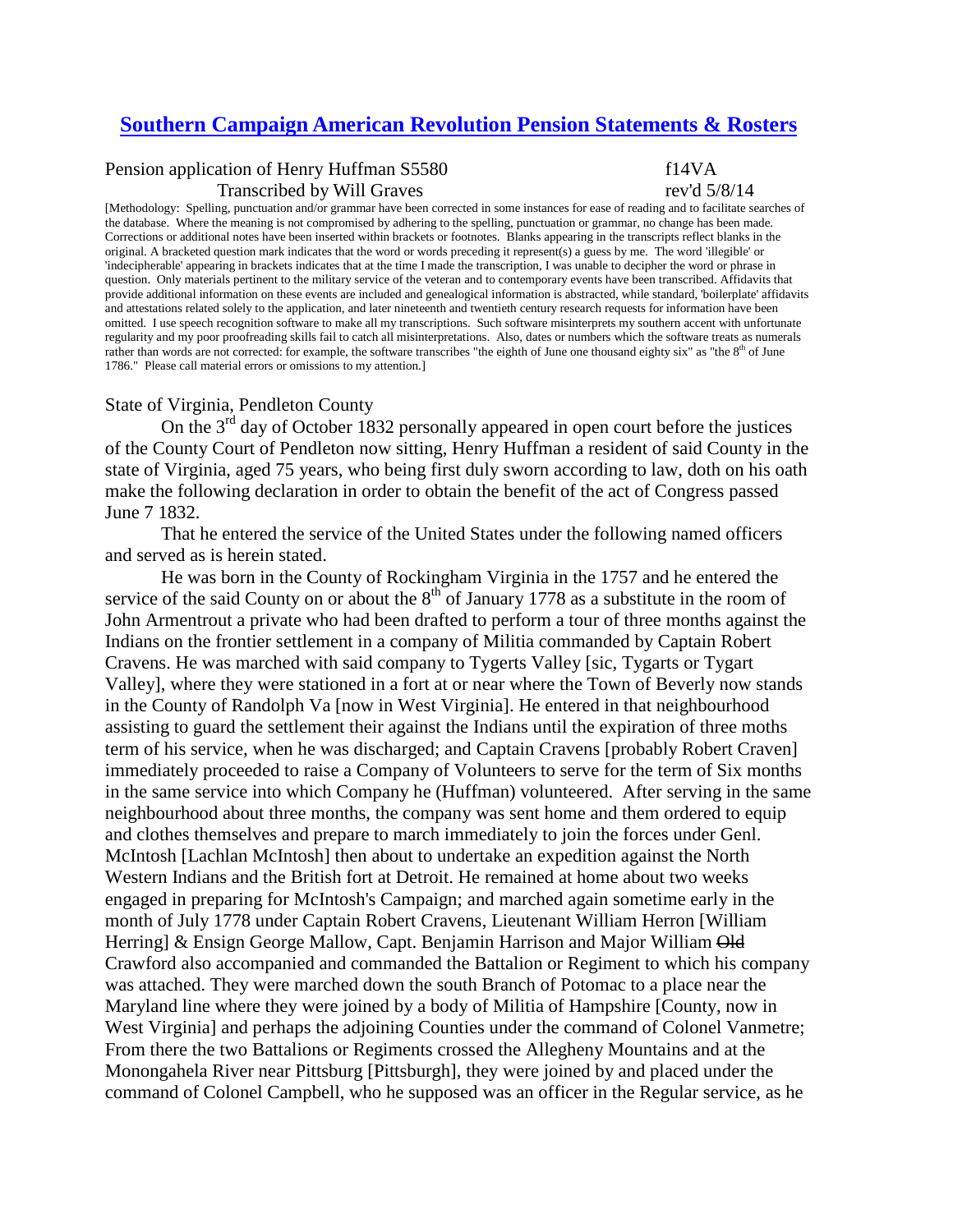sometimes wore a Red Coat. From thence they were marched to the Ohio River which they crossed at the mouth of the Big Beaver, and on the opposite shore they joined the forces under Genl. McIntosh, the commander in chief of the expedition. At this place he assisted to build Fort McIntosh and when, in about three weeks, the Fort was nearly completed a Garrison was left there under Col. Campbell and the remainder of the Troops both Regular and Militia were marched to the Tuscarora River a short distance above its junction with the Muskingum; there they built another fort called Fort Lawrence [Fort Laurens]. After it was completed and a garrison left there the Winter coming on and their provisions nearly exhausted; it would seem that the expedition against Detroit was abandoned. The remainder of the Troops were marched back to Fort McIntosh where they arrived sometime on December 1778. About three days after their arrival there the company of Captain Cravens in which he had continued to serve during the whole of the time was paraded at the For McIntosh and discharged. The other companies of Militia having as he believes been all discharged a day or two before.

He immediately set out together with the balance of Capt. Cravens Company on their return home, and reached his place of residence in the County of Rockingham early in the month of January 1779 having served under the last engagement as a volunteer fully nine months, and under the first engagement three months making in all twelve months service during which time he suffered almost incredible hardships in consequence of want of provisions and having to make his way home from Fort McIntosh in the Ohio to his residence in Rockingham in the depth of Winter and through an almost uninhabitable wilderness. The names of the only regulars offices which he can now recollect in addition to Genl. McIntosh the commander are Colonels Campbell, Broadhead [Daniel Brodhead], Crawford and Morrow. Those officers he served with and believes they were from Pennsylvania, and belonged to the Regular Army, but the names of the regiment he cannot now recollect, nor does he know whether they were State Troops or Continentals but thinks they were the latter. He has no documentary evidence of his service never having received a printed or written discharge but believes he will be able to prove nine months service by Henry Mallow<sup>[1](#page-1-0)</sup> of this County who served with him during all of that tour. He hereby relinquishes every claim to a pension or annuity except the present and declares that his name is not in the pension roll or the agency of any state. Sworn to and subscribed the day and year aforesaid. Henry Huffman, X his mark

I Henry Mallow do solemnly swear that I am well acquainted with Henry Huffman above named and that I of my own personal knowledge having served with him all the time am positively certain that as regards his engagement of nine months as stated & described by him in his declaration is correct for at least seven months & perhaps nine, that I served with him during the whole of the time that Captain Cravens company was stationed in Tygart Valley three months and afterwards in the Campaign of Genl. McIntosh which occupied as near as I can recollect at least Six months more from the time we marched from home until we returned making the time as stated by Huffman as near as I can remember at least nine months or probably more during which time we marched across the Ohio, and built Forts McIntosh  $\&$ Lawrence, and I as further certify that I believe the said Huffman to be 75 years of age, that he is reputed and believed in the neighborhood where he resides to have been a soldier of the Revolution, and that I concur with that opinion and also believe he served three months tour

 $\overline{a}$ 

<span id="page-1-0"></span><sup>1</sup> **[Henry Mallow \(Mallows\) S45892](http://revwarapps.org/s45892.pdf)**